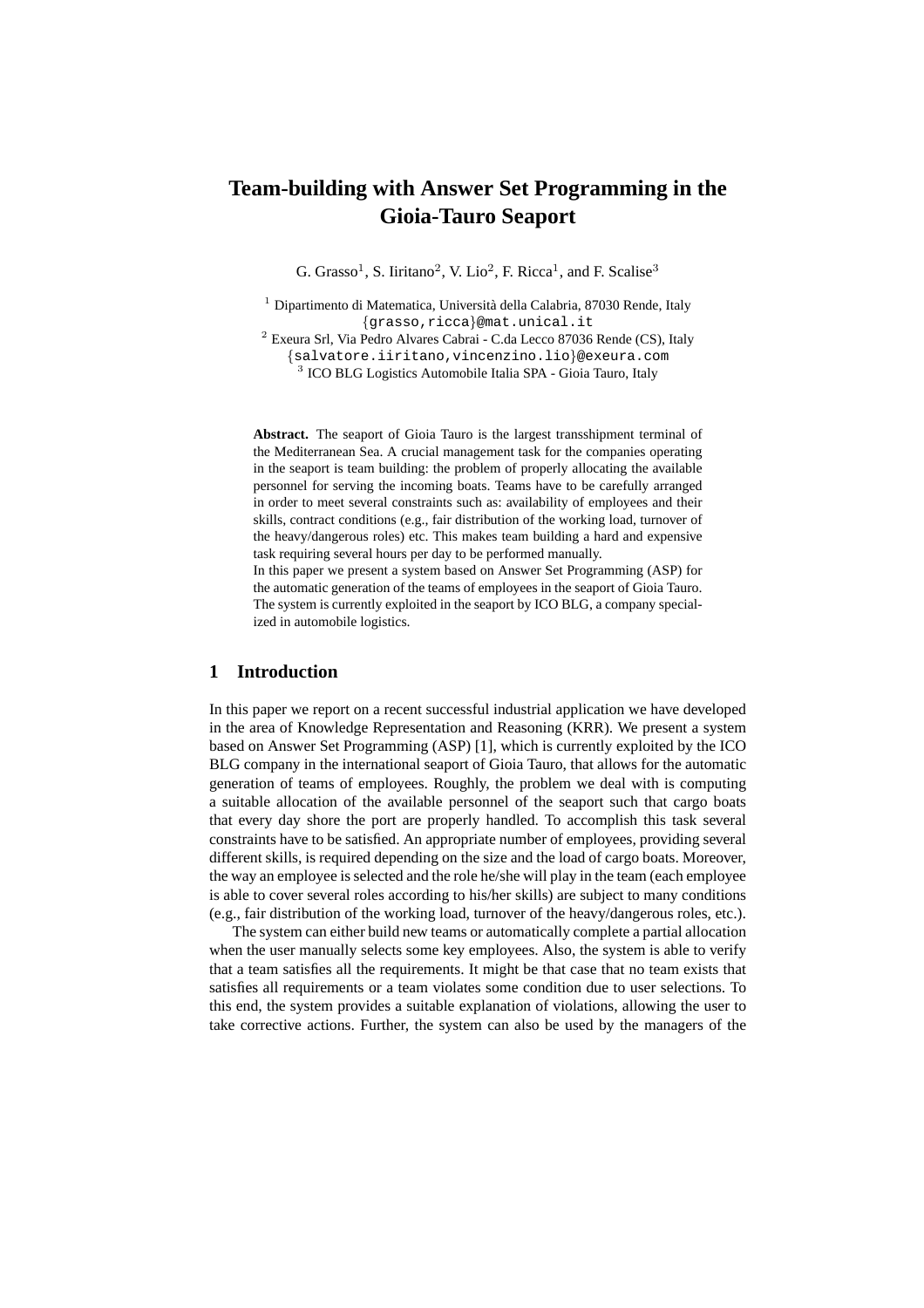company for performing simulations in order to estimate important financial aspects. For instance, by computing ahead the whole shift scheduling for the next month it is possible to evaluate how much overtime will be needed and allow/deny leave request.

In the literature there are a number of system and methods for solving various variants of the workforce management problem [2–6]. The available solutions can be mainly divided in two categories depending on whether  $(i)$  an ad-hoc algorithm or  $(ii)$  a generic method is employed. The first category has the drawback of producing solutions that are very specific which cannot be easily adapted for solving a different variants of the same problem; in practice they are employed for solving problems with unique features. Conversely, our approach belongs to the second category where, historically, both Operational Research and Artificial Intelligence methods (like e.g., Constraint Programming, Fuzzy logic, Genetic Algorithms, Local Search etc.) were employed.

In this paper, the domain knowledge is modeled by exploiting ASP and a team building system is implemented by using the ASP system DLV [7]. Desired allocations are computed by means of a set of suitably defined logic programs. The contribution of this paper is twofold: firstly, we describe how ASP can be exploited for solving a specific KRR problem (on a par with -and not in substitution of- other AI techniques); secondly we report on a successful industrially-developed ASP-based system which is currently employed in the important port of Gioia Tauro. The system, commercially-distributed by EXEURA s.r.l., a spin-off company of the University of Calabria, represents a practical demonstration that ASP is well-suited for developing real-world KRR systems. In particular, the pure declarative nature of the language allowed us for refining and tuning both problem specifications and encodings together while interacting with the stakeholders of the port. It is worth noting that the possibility of modifying (by editing text files) in a few minutes a complex reasoning task (e.g. by adding new constraints), and testing it "on-site" together with the customer was a great advantage of our approach, that might be easily applied in several contexts.

In the following, we assume the reader familiar with ASP syntax and semantics [1, 7]. The remainder of this paper is organized as follows. The Section 2 illustrates the scenario and the motivation of our application; Section 3 provides a simplified ASP encoding of the problem while Section 4 describes the whole system we have developed. Section 5 reports on the performances of the system on real-world data; Section 6 concludes the paper.

#### **2 Scenario**

In this section we illustrate the application scenario and the main motivations of this paper. The seaport of Gioia Tauro (http://www.portodigioiatauro.it) is the largest transshipment terminal of the Mediterranean Sea. Historically, container transshipments are the main activity of the port (related problems were subject of extensive research [8]); recently, Gioia Tauro has become also an automobile hub. Automobile logistics is carried out by the ICO B.L.G. Company (a subsidiary of the B.L.G. Logistics Group http://www.blg.de). Every day several ships of different size shore the port; vehicles they transport are then handled, warehoused, processed if technically necessary and finally delivered to their final destination. A critical goal is to promptly serve arriving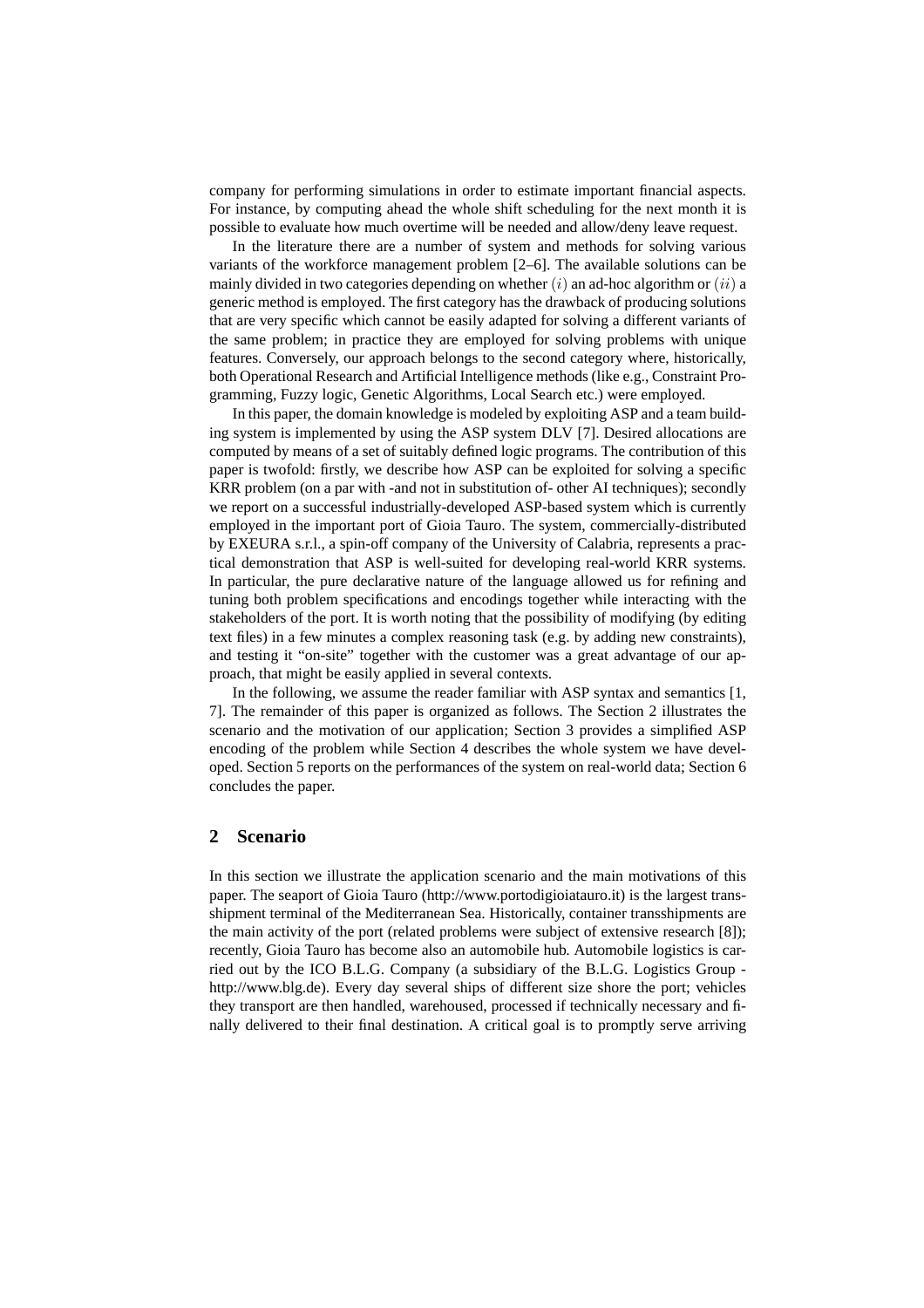| Automa - TeamBuilding<br>File View Help Run<br>$-2$ (2) $-5$ $-1$ (2) $-1$ (2) $-1$<br>Dipendenti   Logistica   Calendario Presenze                                                                                                                                                                                                                                                                                                                                                                                                                                                                                                                                                                                                                                                                                                                                                                                                                                                              |                                                                                                                                                                                                                        |                       |                                   |                         |                                                                                                                                    |  |                                                                                  |                                                                                                                                  |                                                                                                                                                                                                                                                        |                                                                                                                        | $ \bullet$ $\times$ |
|--------------------------------------------------------------------------------------------------------------------------------------------------------------------------------------------------------------------------------------------------------------------------------------------------------------------------------------------------------------------------------------------------------------------------------------------------------------------------------------------------------------------------------------------------------------------------------------------------------------------------------------------------------------------------------------------------------------------------------------------------------------------------------------------------------------------------------------------------------------------------------------------------------------------------------------------------------------------------------------------------|------------------------------------------------------------------------------------------------------------------------------------------------------------------------------------------------------------------------|-----------------------|-----------------------------------|-------------------------|------------------------------------------------------------------------------------------------------------------------------------|--|----------------------------------------------------------------------------------|----------------------------------------------------------------------------------------------------------------------------------|--------------------------------------------------------------------------------------------------------------------------------------------------------------------------------------------------------------------------------------------------------|------------------------------------------------------------------------------------------------------------------------|---------------------|
| $M^2 = 0$<br>Metapiani                                                                                                                                                                                                                                                                                                                                                                                                                                                                                                                                                                                                                                                                                                                                                                                                                                                                                                                                                                           | 同<br>Logistica Calendario Metapiani                                                                                                                                                                                    |                       |                                   |                         |                                                                                                                                    |  | $=$                                                                              | Proprietà Team                                                                                                                   |                                                                                                                                                                                                                                                        | 山西山小生                                                                                                                  | $=$ $-$             |
| @ III gennels<br>@ Ill febbraio<br>@ III marzo<br>(a) (ii) applies<br>@ III maggio<br>@ III gluano<br>@-III luglo<br>@ III agosto<br><b>B</b> III settembre<br>(iii) Settimana - 36<br>-Till Settimana - 37<br><sup>12</sup> lunedi - 07/09/2009<br><sup>12</sup> marted - 08/09/2009<br>- Til mercoledi - 09/09/2009<br>Velasquez (18)<br>Til giovedi - 10/09/2009<br>□ <mark>□</mark> venerdi - 11/09/2009<br>Autoroute (9)<br>abato - 12/09/2009<br>domenica - 13/09/2009<br>G -111 Settimana - 38<br>G - III Settimana - 39<br>(i) TI Settimana - 40<br><b>隆▽一口</b><br>Progress<br>Calcolo Team (Finished at 11:00)<br><b>A</b><br>$\mathbb{X}$<br>Calcolo Team: Calcolo Team<br>Calcolo Team (Finished at 11:06)<br>$\mathbb{R}$<br>ø<br>Calcolo Team: Calcolo Team<br>$\Box$ Statistica<br>driver high heavy lasher lasher coord magazzinieri mobile data entry parker pdi quality checker service person taxi driver trucks yard mde<br>Data<br>gluseppe will oreste an antonio that will | Logistic<br>> Tipologia Turno<br>$\star$ Turno<br>Descrizioni delle proprietà del turno<br>Nome Turno Autoroute<br>Data.<br>11/09/2009<br>11/09/2009<br>Otario<br>50,00,00<br>13,00,00                                 |                       |                                   | $\star$ Turno<br>Volumi | Descrizioni delle proprietà del turno<br>V No Pausa<br>Inizio pausa<br>$ 2 $ 13,00,00<br>10.00.00<br>Durata turno 6:00<br>$\Omega$ |  |                                                                                  | Nome<br>mourizio<br>gluseppe<br>rocco<br>gianfranco<br>gluseppe<br>oreste<br>francesco<br>valeriano<br><b>Eablo</b>              | Cognome<br><b>Granders</b><br>de persona<br><b>Tuesfoars</b><br>scattaneo<br>di Francia<br>placement.<br>prillion.<br>$-14$                                                                                                                            | Mansione<br>lasher<br>quality_checker<br>driver<br>driver<br>driver<br>driver<br>driver<br>taxi driver<br>lasher coord |                     |
|                                                                                                                                                                                                                                                                                                                                                                                                                                                                                                                                                                                                                                                                                                                                                                                                                                                                                                                                                                                                  | Lavorazione<br>CaricoNave<br>Furno Raddoppio<br>* Mansioni Richieste<br>Totale mansioni richieste: 9<br>LC T<br>$\mathbf{D}$<br>HH<br>м<br>υ<br>MDE<br>P<br>Pdi<br>$QC$   1<br>SP.<br>TD<br>$\mathbf{T}$<br><b>Y/M</b> |                       |                                   |                         |                                                                                                                                    |  |                                                                                  | Choonibilità 26 Non Disponibili<br>Nome<br>cluseppe<br>rocco<br>rocco<br>salvatore<br>francesco<br>glankuca<br>natale<br>antonio | Cognome<br>driver<br><b><i><u>Superintendence</u></i></b><br>driver<br><b>Ladians</b><br>driver<br>Lamatoa<br>driver<br><b>Lancesco</b><br>driver<br><b><i><u>Scored lands</u></i></b><br>driver<br>cannot<br>driver<br>CATGAIN<br>driver<br>contacted | ÷.<br>Mansione                                                                                                         | $=$ $-$<br>ES       |
|                                                                                                                                                                                                                                                                                                                                                                                                                                                                                                                                                                                                                                                                                                                                                                                                                                                                                                                                                                                                  | <sup>2</sup> Inclusioni<br>Nome:<br>duseppe                                                                                                                                                                            | Cognome<br>de germani | 张步<br>Mansione<br>quality checker | $=$<br>Nome<br>gkaseppe | 赤ヶつ口<br><b>B</b> Esclusioni<br>Cognome<br>Somewhere.                                                                               |  | fabio<br>duseppe<br>antonio<br>oreste<br>daniele<br>salvatore<br>marco<br>donosa | curulk.<br>dar mass<br>dia cars<br>di Franci<br>a.<br>m<br><b>LARACE</b><br><b>CALLS</b>                                         | driver<br>driver<br>driver<br>driver<br>driver<br>driver<br>driver<br><b>Aritment</b>                                                                                                                                                                  | C<br>and page                                                                                                          |                     |
| 09/09/2009<br>11/09/2009<br>$\Pi^{\circ}$                                                                                                                                                                                                                                                                                                                                                                                                                                                                                                                                                                                                                                                                                                                                                                                                                                                                                                                                                        |                                                                                                                                                                                                                        |                       |                                   |                         |                                                                                                                                    |  |                                                                                  |                                                                                                                                  |                                                                                                                                                                                                                                                        |                                                                                                                        | <b>GD</b>           |

**Fig. 1.** The Team-builder Graphic User Interface

boats; that because permanence and processing time of any boat is regulated by contract, and any delay cause financial penalties to the company. Data regarding the shoring boats (arrival/departure date, number and kind of transported vehicles, etc.), is available at least one day in advance and suitable teams of employees have to be arranged and scheduled for the processing tasks.

Teams composition is subject to many conditions. Some constraints are imposed by the employees contract and in general are identified as legal conditions. For example, an employee cannot work more than 36 hours (plus max 12 of overtime) per week. Also, very important requirements are related to heavy/dangerous roles that must be turned over, while a fair distribution of the workload has to be guaranteed. Once the information regarding shoring boats is received, the management easily produces a *meta-plan* specifying the number of employees required for each skill; but a more difficult task is to assign the available employees to shifts and roles (recall that each employee is able to cover several roles according to his/her skills) in such a way that the above-mentioned requirements are always satisfied. The difficulty of allocating teams to incoming boats might cause delays and/or violations of the contract with shipping companies, with consequent pecuniary sanctions for B.L.G. Team building is definitively a crucial management task.

## **3 ASP-based team builder**

In this section we provide a simplified version of the ASP program we have developed to realize the team builder system. This core program is reported below:

 $(r)$  assign(Em, Sh, Sk)∨nAssign(Em, Sh, Sk) :− skill(Em, Sk), metaPlan(Sh, Sk, ., D), not absent $(Em)$ , not manuallyExcluded(Em),

 $workedHouse(Em, Wh), Wh + D \leq 36.$ 

- $(c_1) := metaPlan(Sh, Sk, EmpNum,.), \#count{Em : assign(Em, Sh, Sk)} \neq EmpNum.$
- $(c_2) := assign(Em, Sh, Sk1), assign(Em, Sh, Sk2), Sk1 \neq Sk2.$
- $(c_3) := wstats(Em1, Sk, \_, LastTime1), wstats(Em2, Sk, \_, LastTime2),$  $LastTime1 > LastTime2, assign(Em1, Sh, Sk), not assign(Em2, Sh, Sk).$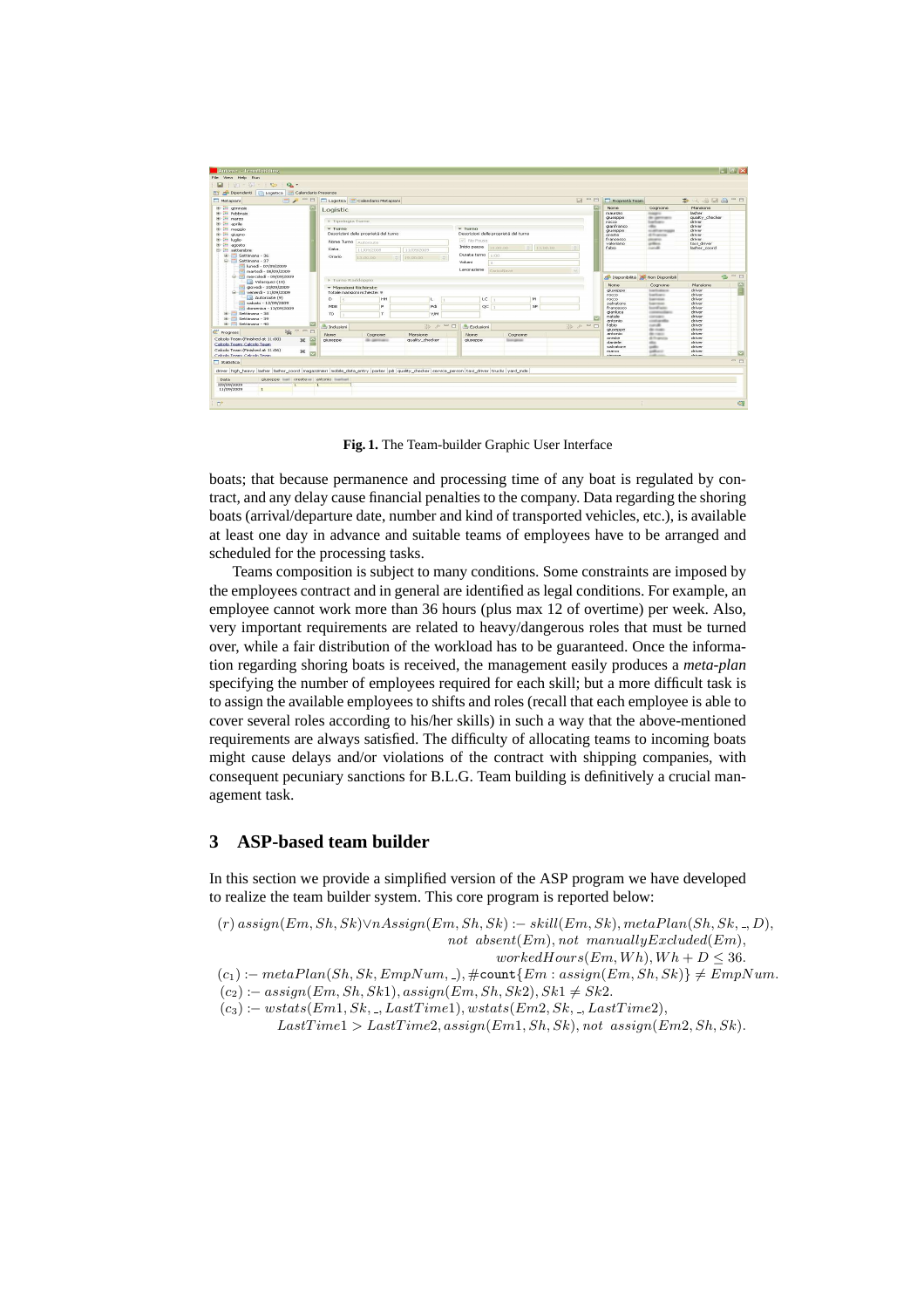$(c_4) := workedHours(Em1, Wh1), workedHours(Em2, Wh2), threshold(Tr),$  $Wh1+Tr < Wh2, assign(Em1, Sh, Sk), not assign(Em2, Sh, Sk).$  $(r_{aux})workedHours(Em, Wh) := skill(Em, \_), Wh = \#count\{H, Em : wstats(Em, \_, H, \_)\}.$ 

The inputs are: employees and their skills (predicate *skill(employee, skill*); a metaplan specification (predicate *metaPlan(shift, skill, neededEmployees, duration)*); weekly statistics specifying for each employee both the number of worked hours per skill and the last allocation date (predicate *wstat(employee, skill, hours, lastTime)*); not present employees (predicate *absent(employee)*; and employees excluded by a management decision (predicate *manuallyExcluded(employee)*). Following the guess&check programming methodology [7], the disjunctive rule  $r$  generates the search space by guessing the assignment of a number of available employees to the shift in the appropriate roles. Absent or manually excluded employees, together with employees exceeding the maximum number of weekly working hours are automatically discarded. Then, admissible solutions are selected by means of constraints:  $c_1$  discards assignments with an wrong number of employees in some skill;  $c_2$  avoids that an employee is selected to cover two roles in the same shift;  $c_3$  implement the turnover of roles; and  $c_4$  guarantees a fair distribution of the workload.  $r_{aux}$  computes the total number of worked hours per employee. Note that, only the kernel part of the employed logic program is reported here (in a simplified form), and many other constraints were developed, tuned and tested.

## **4 The system**

The team-building system integrates the ASP system DLV [7] and features a Graphical User Interface (GUI) developed in Java. In particular, the GUI is based on the Rich Client Platform (RCP) technology, whereas reasoning services and and data-storage features are implemented with OntoDLV [9], an ontology management and reasoning system based on DLV. The GUI combines in a single frame all the controls (see Figure 1). A tree-shaped calendar (displayed on the left) allows for browsing and scheduling working activities. Meta-plans specifications, usually identified by the name of the corresponding cargo boats (e.g. Velasquez, Autoroute), are the leafs of the tree, which can be added or removed by right-clicking on their name and selecting the proper command from a context-menu. Meta-plans information (ship arrival and departure date, available processing time and requested skills) is displayed in (and is modified by editing) the "Logistics" panel. Once a meta-plan is run, input information and personnel statistics are fed into the DLV system and the result is displayed on the top-right panel ("Team Properties"). The computed team can be also modified manually, and the system is able to verify if the manually-modified team still satisfies the constraints. In case of errors, causes are outlined and suggestion for fixing a problems proposed. Further, it is possible to enable/disable each constraint separately.

### **5 Some experiments on real-world data**

To provide a concrete image on the behavior of the system, we report on a use case performed on real-world data. In particular, we run the system on archive data provided